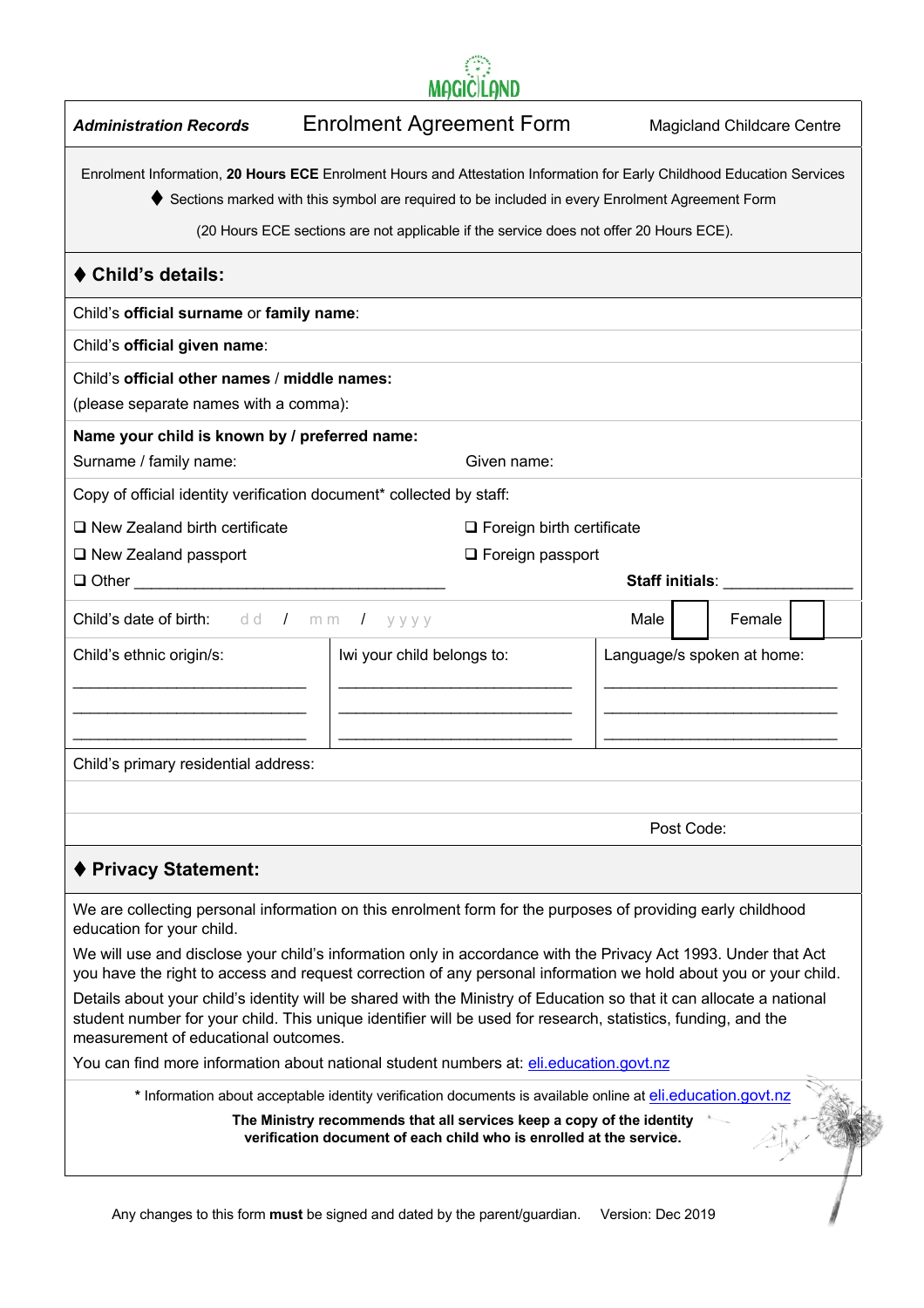

| <b>Parents / Guardians:</b> |                        |  |  |  |
|-----------------------------|------------------------|--|--|--|
| 1. Given names:             | 2. Given names:        |  |  |  |
| Surname / family name:      | Surname / family name: |  |  |  |
| Address:                    | Address:               |  |  |  |
| Post Code:                  | Post Code:             |  |  |  |
| Phone (Home):               | Phone (Home):          |  |  |  |
| Phone (Work):               | Phone (Work):          |  |  |  |
| Phone (Mobile):             | Phone (Mobile):        |  |  |  |
| Email:                      | Email:                 |  |  |  |
| Relationship to child:      | Relationship to child: |  |  |  |
| 3. Given names:             | 4. Given names:        |  |  |  |
| Surname / family name:      | Surname / family name: |  |  |  |
| Address:                    | Address:               |  |  |  |
| Post Code:                  | Post Code:             |  |  |  |
| Phone (Home):               | Phone (Home):          |  |  |  |
| Phone (Work):               | Phone (Work):          |  |  |  |
| Phone (Mobile):             | Phone (Mobile):        |  |  |  |
| Email:                      | Email:                 |  |  |  |
| Relationship to child:      | Relationship to child: |  |  |  |

| Additional person/s who can pick up your child: |                        |  |  |  |  |
|-------------------------------------------------|------------------------|--|--|--|--|
| Given names:                                    | Given names:           |  |  |  |  |
| Surname / family name:                          | Surname / family name: |  |  |  |  |
| Address:                                        | Address:               |  |  |  |  |
| Post Code:                                      | Post Code:             |  |  |  |  |
| Phone (Home):                                   | Phone (Home):          |  |  |  |  |
| Phone (Work):                                   | Phone (Work):          |  |  |  |  |

| <b>Custodial Statement</b>                                  |                                                                                                                   |
|-------------------------------------------------------------|-------------------------------------------------------------------------------------------------------------------|
| Are there any custodial arrangements concerning your child? |                                                                                                                   |
|                                                             | If YES, please give details of any custodial arrangements or court orders (a copy of any court order is required) |
|                                                             |                                                                                                                   |
|                                                             |                                                                                                                   |
| Person/s who cannot pick up your child:                     |                                                                                                                   |
| Name:                                                       | Name:                                                                                                             |
| Name:                                                       | Name:                                                                                                             |
|                                                             | Any changes to this form <b>must</b> be signed and dated by the parent/quardian.<br>Version: Dec 2019             |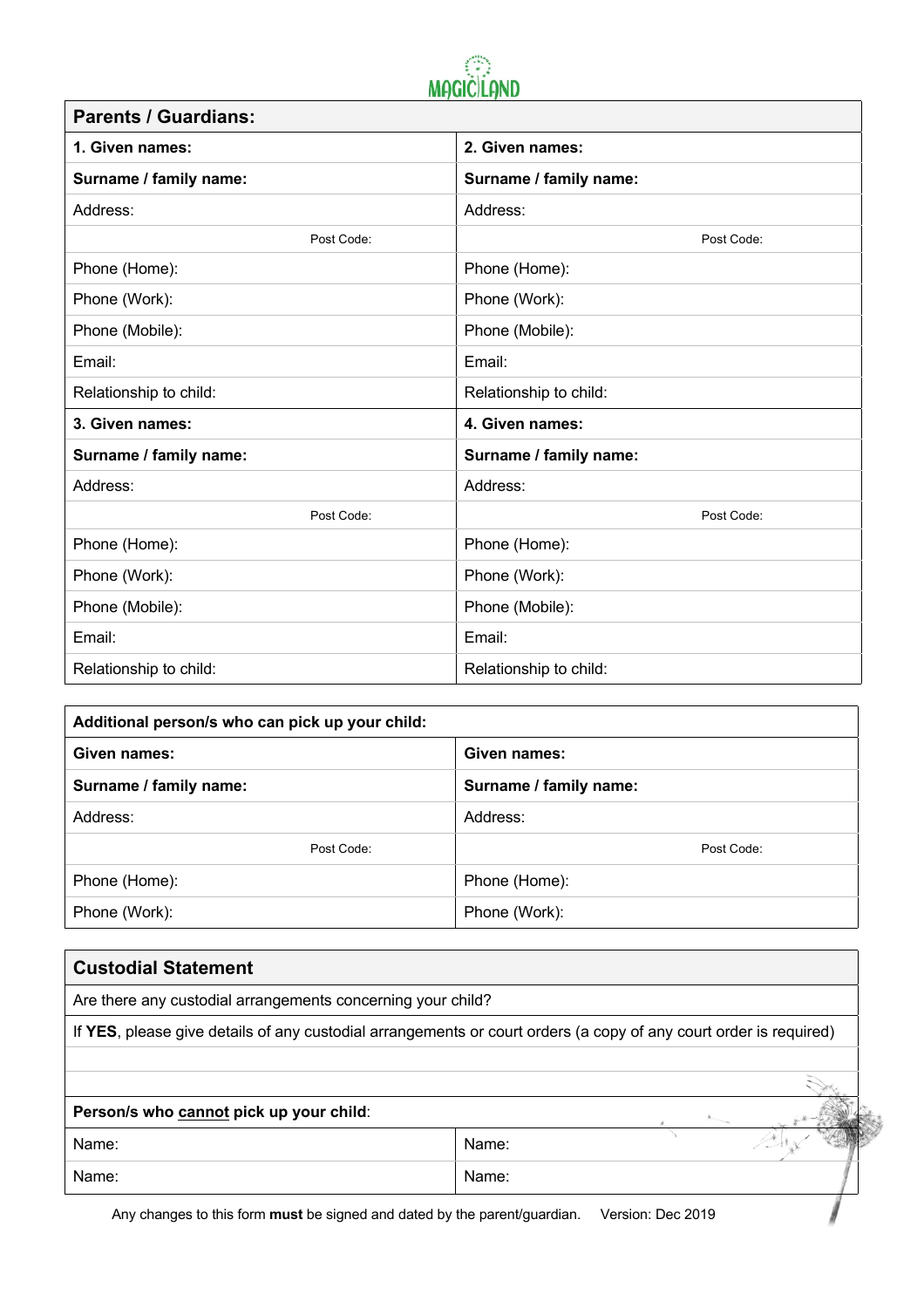

| Additional Emergency Contacts (also able to pick up child): |                        |  |  |  |  |
|-------------------------------------------------------------|------------------------|--|--|--|--|
| 1. Given names:                                             | 2. Given names:        |  |  |  |  |
| Surname / family name:                                      | Surname / family name: |  |  |  |  |
| Address:                                                    | Address:               |  |  |  |  |
| Post Code:                                                  | Post Code:             |  |  |  |  |
| Phone (Home):                                               | Phone (Home):          |  |  |  |  |
| Phone (Work):                                               | Phone (Work):          |  |  |  |  |
| Phone (Mobile):                                             | Phone (Mobile):        |  |  |  |  |
| Email:                                                      | Email:                 |  |  |  |  |
| 3. Given names:                                             | 4. Given names:        |  |  |  |  |
| Surname / family name:                                      | Surname / family name: |  |  |  |  |
| Address:                                                    | Address:               |  |  |  |  |
| Post Code:                                                  | Post Code:             |  |  |  |  |
| Phone (Home):                                               | Phone (Home):          |  |  |  |  |
| Phone (Work):                                               | Phone (Work):          |  |  |  |  |
| Phone (Mobile):                                             | Phone (Mobile):        |  |  |  |  |
| Email:                                                      | Email:                 |  |  |  |  |

| Child's doctor:         |        |  |  |  |  |
|-------------------------|--------|--|--|--|--|
| Name:                   | Phone: |  |  |  |  |
|                         |        |  |  |  |  |
| Name of medical centre: |        |  |  |  |  |

| <b>Health</b>                                                             |                        |    |
|---------------------------------------------------------------------------|------------------------|----|
| Illness/allergies:                                                        |                        |    |
|                                                                           |                        |    |
| Is your child up-to-date with immunisations?                              | Yes<br><b>Tick One</b> | No |
| (Please provide verification of all immunisations)                        |                        |    |
| For staff: Immunisation records sighted and details recorded:             | Yes<br><b>Tick One</b> | No |
|                                                                           |                        |    |
| Any changes to this form must be signed and dated by the parent/guardian. | Version: Dec 2019      |    |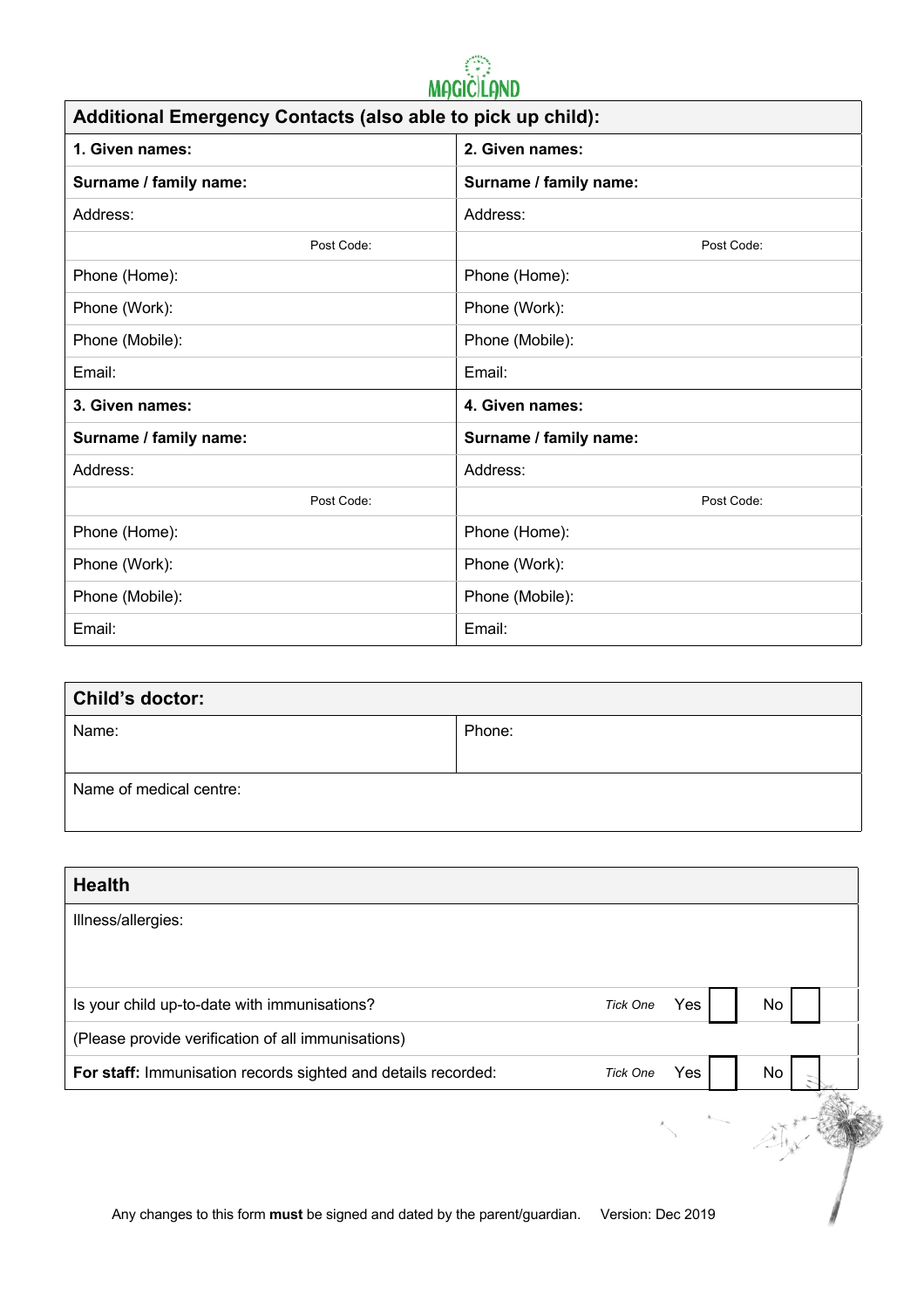| <b>Medicine</b>                                                                                                                                                                                                                                                            |        |                 |     |     |  |
|----------------------------------------------------------------------------------------------------------------------------------------------------------------------------------------------------------------------------------------------------------------------------|--------|-----------------|-----|-----|--|
| <b>Category (i) Medicines</b>                                                                                                                                                                                                                                              |        |                 |     |     |  |
| A category (i) medicine is a non-prescription preparation (such as arnica cream, antiseptic liquid, insect bite<br>treatment) that is not ingested, used for the 'first aid' treatment of minor injuries and provided by the service<br>and kept in the first aid cabinet. |        |                 |     |     |  |
| Note: The service must provide specific information about the category (i) preparations that will be used.                                                                                                                                                                 |        |                 |     |     |  |
| Do you approve category (i) medicines to be used on your child?                                                                                                                                                                                                            |        | <b>Tick One</b> | Yes | No. |  |
| Name/s of specific category (i) medicines that can be used on my child, provided by service:                                                                                                                                                                               |        |                 |     |     |  |
| Sudo cream<br>٠                                                                                                                                                                                                                                                            | Arnica |                 |     |     |  |
| Pawpaw ointment<br>٠                                                                                                                                                                                                                                                       |        |                 |     |     |  |
| Parent/Guardian Signature:                                                                                                                                                                                                                                                 | Date:  |                 |     |     |  |

 $\mathbb{C}^2$ 

| <b>Category (ii) Medicines</b>                                                                                                                                                                                                                                                                                                                                                                                           |       |  |  |  |
|--------------------------------------------------------------------------------------------------------------------------------------------------------------------------------------------------------------------------------------------------------------------------------------------------------------------------------------------------------------------------------------------------------------------------|-------|--|--|--|
| Category (ii) medicines are prescription (such as antibiotics, eye/ear drops etc) or non-prescription (such as<br>paracetamol liquid, cough syrup etc) medicine that is used for a specific period of time to treat a specific<br>condition or symptom, provided by a parent for the use of that child only or, in relation to Rongoa Māori (Māori<br>plant medicines), that is prepared by other adults at the service. |       |  |  |  |
| I acknowledge that written authority from a parent is to be given at the beginning of each day a category (ii)<br>medicine is to be administered, detailing what (name of medicine), how (method and dose), and when (time or<br>specific symptoms/circumstances) medicine is to be given.                                                                                                                               |       |  |  |  |
| Parent/Guardian Signature:                                                                                                                                                                                                                                                                                                                                                                                               | Date: |  |  |  |

| <b>Category (iii) Medicines</b>                                                                                                                                                                      |                   |     |
|------------------------------------------------------------------------------------------------------------------------------------------------------------------------------------------------------|-------------------|-----|
| To be filled in if your child requires medication as part of an individual health plan, for example for an on-going<br>condition such as asthma or eczema etc and is for the use of that child only. |                   |     |
| For staff: Individual health plan sighted and a copy taken:                                                                                                                                          | Yes<br>Tick One:  | No. |
| Name of medicine:                                                                                                                                                                                    |                   |     |
| Method and dose of medicine:                                                                                                                                                                         |                   |     |
| When does the medicine need to be taken: (State time or specific symptoms)                                                                                                                           |                   |     |
|                                                                                                                                                                                                      |                   |     |
| Parent/Guardian Signature:                                                                                                                                                                           | Date:             |     |
|                                                                                                                                                                                                      |                   |     |
| Any changes to this form must be signed and dated by the parent/guardian.                                                                                                                            | Version: Dec 2019 |     |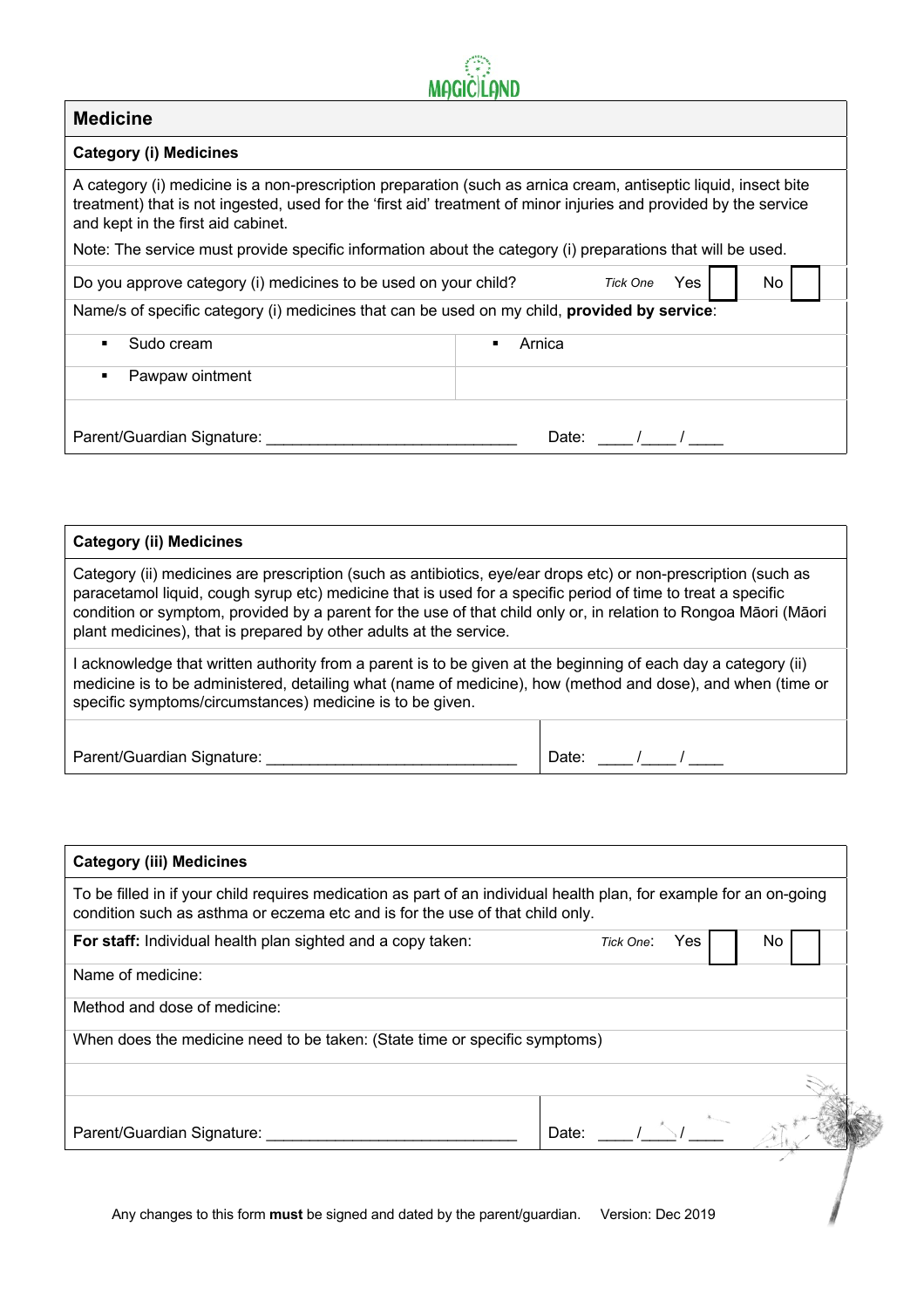|                                                                                                                                                                                                                                                                                                                                                                                                                                                                                     |        |         | <b>MAGIC LAND</b> |                                                                                                                                                                                                                                                                                                                                                                                                                  |                              |              |
|-------------------------------------------------------------------------------------------------------------------------------------------------------------------------------------------------------------------------------------------------------------------------------------------------------------------------------------------------------------------------------------------------------------------------------------------------------------------------------------|--------|---------|-------------------|------------------------------------------------------------------------------------------------------------------------------------------------------------------------------------------------------------------------------------------------------------------------------------------------------------------------------------------------------------------------------------------------------------------|------------------------------|--------------|
| ♦ Enrolment Details:                                                                                                                                                                                                                                                                                                                                                                                                                                                                |        |         |                   |                                                                                                                                                                                                                                                                                                                                                                                                                  |                              |              |
| Date of Enrolment: ___ /___ / ___ Date of Entry: ___ /___ / ____ Date of Exit: ___ /___ / ____                                                                                                                                                                                                                                                                                                                                                                                      |        |         |                   |                                                                                                                                                                                                                                                                                                                                                                                                                  |                              |              |
| Please Note: 20 Hours ECE is for up to six hours per day, up to 20 hours per week and there must be no<br>compulsory fees when a child is receiving 20 Hours ECE funding.                                                                                                                                                                                                                                                                                                           |        |         |                   |                                                                                                                                                                                                                                                                                                                                                                                                                  |                              |              |
| Days Enrolled:                                                                                                                                                                                                                                                                                                                                                                                                                                                                      | Monday | Tuesday | Wednesday         | Thursday                                                                                                                                                                                                                                                                                                                                                                                                         | Friday                       |              |
| Times Enrolled:                                                                                                                                                                                                                                                                                                                                                                                                                                                                     |        |         |                   |                                                                                                                                                                                                                                                                                                                                                                                                                  |                              | Total hours: |
| For 20 Hours ECE fill out boxes below with the hours attested e.g. 6 hours                                                                                                                                                                                                                                                                                                                                                                                                          |        |         |                   |                                                                                                                                                                                                                                                                                                                                                                                                                  |                              |              |
| 20 Hours ECE at this<br>service                                                                                                                                                                                                                                                                                                                                                                                                                                                     |        |         |                   |                                                                                                                                                                                                                                                                                                                                                                                                                  |                              | Total hours: |
| 20 Hours ECE at<br>another service                                                                                                                                                                                                                                                                                                                                                                                                                                                  |        |         |                   |                                                                                                                                                                                                                                                                                                                                                                                                                  |                              | Total hours: |
| Parent/Guardian Signature: ___________________________________                                                                                                                                                                                                                                                                                                                                                                                                                      |        |         |                   | Date: $\frac{1}{\sqrt{2\pi}}$                                                                                                                                                                                                                                                                                                                                                                                    |                              |              |
|                                                                                                                                                                                                                                                                                                                                                                                                                                                                                     |        |         |                   |                                                                                                                                                                                                                                                                                                                                                                                                                  |                              |              |
| ♦ 20 Hours ECE Attestation:                                                                                                                                                                                                                                                                                                                                                                                                                                                         |        |         |                   |                                                                                                                                                                                                                                                                                                                                                                                                                  |                              |              |
| 2. Is your child receiving 20 Hours ECE at any other services?<br>If yes to either or both of the above, please sign to confirm that:                                                                                                                                                                                                                                                                                                                                               |        |         |                   |                                                                                                                                                                                                                                                                                                                                                                                                                  | Tick One Yes<br>Tick One Yes | No<br>No.    |
| Your child does not receive more than 20 hours of 20 Hours ECE per week across all services.<br>Your authorise the Ministry of Education to make enquiries regarding the information provided in the<br>Enrolment Agreement Form, if deemed necessary and to the extent necessary to make decisions about<br>your child's eligibility for 20 Hours ECE.<br>You consent to the early childhood education service providing relevant information to the Ministry of<br>$\blacksquare$ |        |         |                   |                                                                                                                                                                                                                                                                                                                                                                                                                  |                              |              |
| Education, and to other early childhood education services your child is enrolled at, about the information<br>contained in this box.                                                                                                                                                                                                                                                                                                                                               |        |         |                   |                                                                                                                                                                                                                                                                                                                                                                                                                  |                              |              |
|                                                                                                                                                                                                                                                                                                                                                                                                                                                                                     |        |         |                   | Date: $\frac{1}{\sqrt{2\pi}}$                                                                                                                                                                                                                                                                                                                                                                                    |                              |              |
| ♦ Dual Enrolment Declaration                                                                                                                                                                                                                                                                                                                                                                                                                                                        |        |         |                   |                                                                                                                                                                                                                                                                                                                                                                                                                  |                              |              |
| I hereby declare that my child is/is not enrolled at another early childhood institution at the same times that<br>he/she is enrolled here.                                                                                                                                                                                                                                                                                                                                         |        |         |                   |                                                                                                                                                                                                                                                                                                                                                                                                                  |                              |              |
|                                                                                                                                                                                                                                                                                                                                                                                                                                                                                     |        |         |                   | Date: $\frac{1}{\sqrt{1-\frac{1}{1-\frac{1}{1-\frac{1}{1-\frac{1}{1-\frac{1}{1-\frac{1}{1-\frac{1}{1-\frac{1}{1-\frac{1}{1-\frac{1}{1-\frac{1}{1-\frac{1}{1-\frac{1}{1-\frac{1}{1-\frac{1}{1-\frac{1}{1-\frac{1}{1-\frac{1}{1-\frac{1}{1-\frac{1}{1-\frac{1}{1-\frac{1}{1-\frac{1}{1-\frac{1}{1-\frac{1}{1-\frac{1}{1-\frac{1}{1-\frac{1}{1-\frac{1}{1-\frac{1}{1-\frac{1}{1-\frac{1}{1-\frac{1}{1-\frac{1}{1-\$ |                              |              |
|                                                                                                                                                                                                                                                                                                                                                                                                                                                                                     |        |         |                   |                                                                                                                                                                                                                                                                                                                                                                                                                  |                              |              |

Any changes to this form **must** be signed and dated by the parent/guardian. Version: Dec 2019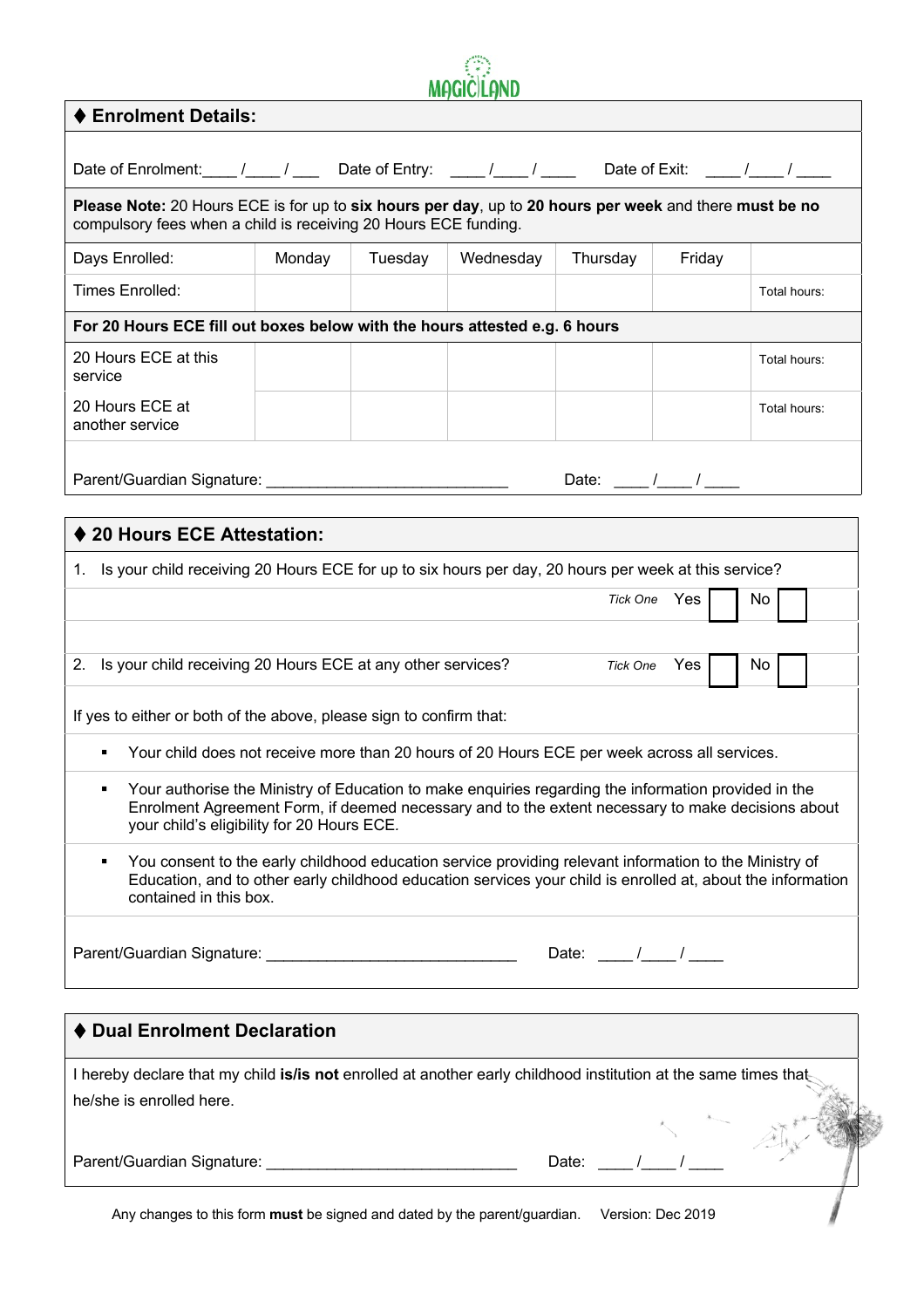

# t**Fees & Optional Charges:**

*For further information on Optional Charges please refer to Chapter 4 of the Early Childhood Education Funding Handbook.*

#### **Fees and Payment of Fees:**

- **•** An enrolment fee of \$30.00 is payable at the time of enrolment. This is a one-off fee and is nonrefundable. Fees are to be paid one week in advance by direct debit or cash.
- § Fees are charged when your child is absent due to sickness or any other reasons. Fees will be charged for all statutory holidays. We are unable to substitute or provide in lieu days for Statutory days.

1. The optional charge is for:

- Trip travel cost (varies according to destination)
- Late pick up fee (\$10 per 15 minutes if within centre open hours; \$20 per 15 minutes if out of centre open hours.)
- 2. I understand that if I agree to pay for the optional charge, Magicland may enforce payment.

3. The agreement to pay the optional charge will last for: the duration of your child's time here with Magicland.

4. I understand that I can change my decision by negotiating with the manager and sign the fee agreement again.

5. I understand that that optional charge is not compulsory and if I choose not to pay there will be no penalty.

I **agree/do not agree** *(Please circle one)* to pay the optional charge for the activities/items specified in this enrolment agreement form.

Parent/Guardian Signature: example and the Date: the Date: the Muslim of the V

# ♦ Required Information for Licensing Purposes

- **Excursions:** Permission for the child to take part in regular excursions (under the conditions stated in the service's excursions policy).
- § *Please circle one* **Yes, I agree/No, I don't agree**
- § **Photo/video:** Permission for the child to be photographed for the purposes of assessment, planning and evaluation (children's portfolios, Storypark, programme planning, self-review and other documents for using within the centre ONLY).
- § *Please circle one* **Yes I agree/No I don't agree**

Parent/Guardian Signature: **We are also provided** 

| . .<br>. .<br>. |
|-----------------|
|-----------------|